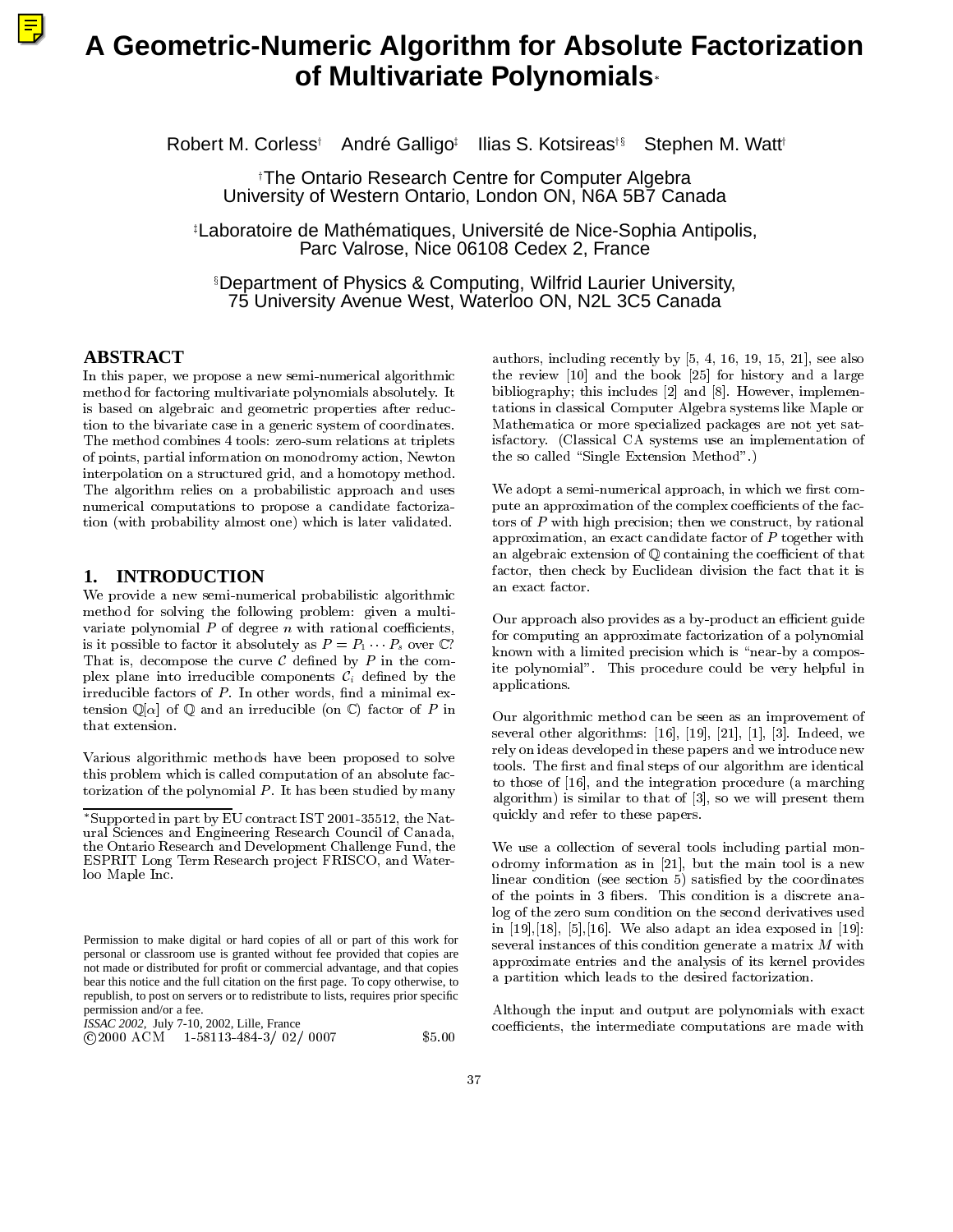approximations of complex numbers by bigfloats whose precision is choosen by the user. We provide no complexity nor diophantine analysis. This is left as an open question.

This paper describes the results we presented in a poster at ISSAC'01. When writing this paper we received an interesting manuscript on decomposition of varieties [22] in which the authors independently discovered some of the ideas presented in our poster. See also the following papers of the same authors  $[23, 23]$ .

In section 8, we describe the different steps of our method and in section 9 we illustrate them on a simple example: a bivariate polynomial of degree 9 irreducible on Q.

### REDUCTIONS AND STATEMENTS  $2.$

#### 2.1 **Preparation**

We first perform certain reductions on the input polynomial to get a monic square-free irreducible (over Q) polynomial.

By using the Hilbert irreducibility theorem, we can reduce the problem to a bivariate polynomial. The basic idea is that, after generic sections  $X_i = a_i X + b_i Y + c_i$ , an irreducible polynomial in  $\mathbb{Q}[X_1,\cdots,X_\tau]$  becomes an irreducible polynomial in  $\mathbb{Q}[X, Y]$ . Moreover, if after such generic hyperplane sections,  $P(X, Y) = P(a_1X + b_1Y + c_1, \dots, a_{\tau}X +$  $b_{\tau}Y+c_{\tau}$  is reducible, then P is reducible and we can recover its factors from the factors of  $\tilde{P}$  using Hensel lifting. An absolute factorization of  $\tilde{P}$  lifts to an absolute factorization of P. This is described in several texts, see e.g. the book of Zippel [27]. We will therefore focus on bivariate irreducible (over  $\mathbb{Z}$ ) polynomials  $P \in \mathbb{Q}[X, Y]$ .

We further consider "generic" affine change of coordinates in 2 variables

$$
X = x + ay + b ; Y = y + c
$$

We will only consider properties  $P$  such that the set of changes of coordinates, for which  $P$  is not satisfied, is included in a strict algebraic subset V of  $\mathbb{C}^3$ . Then we say that a change of coordinates is generic for this property if  $(a, b, c)$  is not in V. For all "usual" applications, a change of coordinates whose coefficients  $(a, b, c)$  are decimal numbers provided by a pseudo-random function will almost surely be generic. So in practice, genericity is always easy to reach. We claim only that our algorithm proposes a good candidate decomposition to be checked and which will work with high probability.

We now recall a few simple results, see e.g. [16]. Let  $P \in$  $\mathbb{Q}[X, Y]$  with total degree *n*. After a change of coordinates  $x \leftarrow X + \lambda Y$  and  $y \leftarrow Y$ , we get a new polynomial:

$$
A_n(x,\lambda)y^n + \cdots + A_1(x,\lambda)y + A_0(x,\lambda),
$$

where  $A_i(x, \lambda)$  is a polynomial with  $\deg_x(A_i) \leq n - i$  and  $\deg_{\lambda}(A_i) \leq n$ . As the total degree of P is n, the polynomial  $A_n \in \mathbb{Q}[\lambda]$  is a non-zero polynomial and then, for all specializations of  $\lambda$  in Q except at most  $n, A_n(\lambda) \neq 0$  and is in Q. Simplifying, we get a new monic polynomial in  $\mathbb{Q}[x, y]$ :  $y^{n} + a_{n-1}(x)y^{n-1} + a_{0}(x)$  with deg  $a_{i}(x) \leq n-i$  which we again call  $P$ .

LEMMA 2.1. Let P be a polynomial  $\mathbb{Q}[X, Y]$ , monic in Y, of degree m, square-free and irreducible in  $\mathbb{Q}[X, Y]$ . Then there exists an extension  $\mathbb{Q}[\alpha]$  of  $\mathbb{Q}$  of degree s and a factorization  $P = P_1 \cdots P_s$ , with  $m = ds$ ,

$$
P_i = Y^d + a_{m-1}(\alpha_i, X)Y^{d-1} + \cdots + a_0(\alpha_i, X) ,
$$

where  $P_i$  is irreducible in  $\mathbb{C}[X, Y]$ ,  $a_k \in \mathbb{Q}[Z, X]$ ,  $\deg_X(a_k) \leq$  $d-k$  and where  $\alpha_1, \cdots, \alpha_s$  are the different conjugates of  $\alpha$ .

A consequence is that the factors have all the same degree.

### 2.2 Statements

Let P be a monic square-free polynomial in  $\mathbb{Q}[X, Y]$ , irreducible in  $\mathbb{Q}[X, Y]$  as above.

### • Exact problem

1 Find a simple extension  $\mathbb{Q}[\alpha]$  of  $\mathbb{Q}$  represented by an univariate irreducible monic polynomial  $q(t)$  such that:  $\mathbb{Q}[\alpha] = \mathbb{Q}[t]/q(t)$ . Let  $\alpha_1, \cdots, \alpha_s$  be the different conjugates of  $\alpha = \alpha_1$ .

2 Find polynomials  $P_1 \cdots P_s$ , with

$$
P_i = Y^d + a_{d-1}(\alpha_i, X)Y^{d-1} + \cdots + a_0(\alpha_i, X),
$$

such that  $P_i$  divides  $P$ .

Geometrically, if  $\mathcal C$  (resp.  $\mathcal C_i$ ) denotes the zero-set of P (resp.  $P_i$ , this means that C is the union of its irreducible components  $\mathcal{C}_i$ , for  $i=1...k$ .

Moreover removing the singular locus of C, the  $\mathcal{C}_i$  are the connected components of  $\mathcal{C}$ .

### • Approximate Problem

Find polynomials  $P_1 \cdots P_s$ , with

$$
P_i = Y^d + a_{d-1}^i(X)Y^{d-1} + \cdots + a_0^i(X),
$$

such that with a "very good" approximation  $\Delta P$ :

$$
P+\Delta P=P_1\cdots P_s.
$$

### 2.3 Reduction to the approximate problem

The exact problem reduces to the approximate problem as follows.

We want to find exact coefficients for the candidate exact factors from the coefficients of the polynomials  $P_i$  together with a polynomial defining the conjugates. We follow the treatment of  $[16]$ . Let us write

$$
P_i = \sum_{k,l} a_{k,l}^{(i)} X^k Y^l
$$

For each  $(k, l)$  corresponding to a non-zero numbers  $a_{k, l}^{(i)}$ , we consider the univariate polynomial

$$
R_{k,l}(Z) = \prod_{i=1}^s (Z - a_{k,l}^{(i)})
$$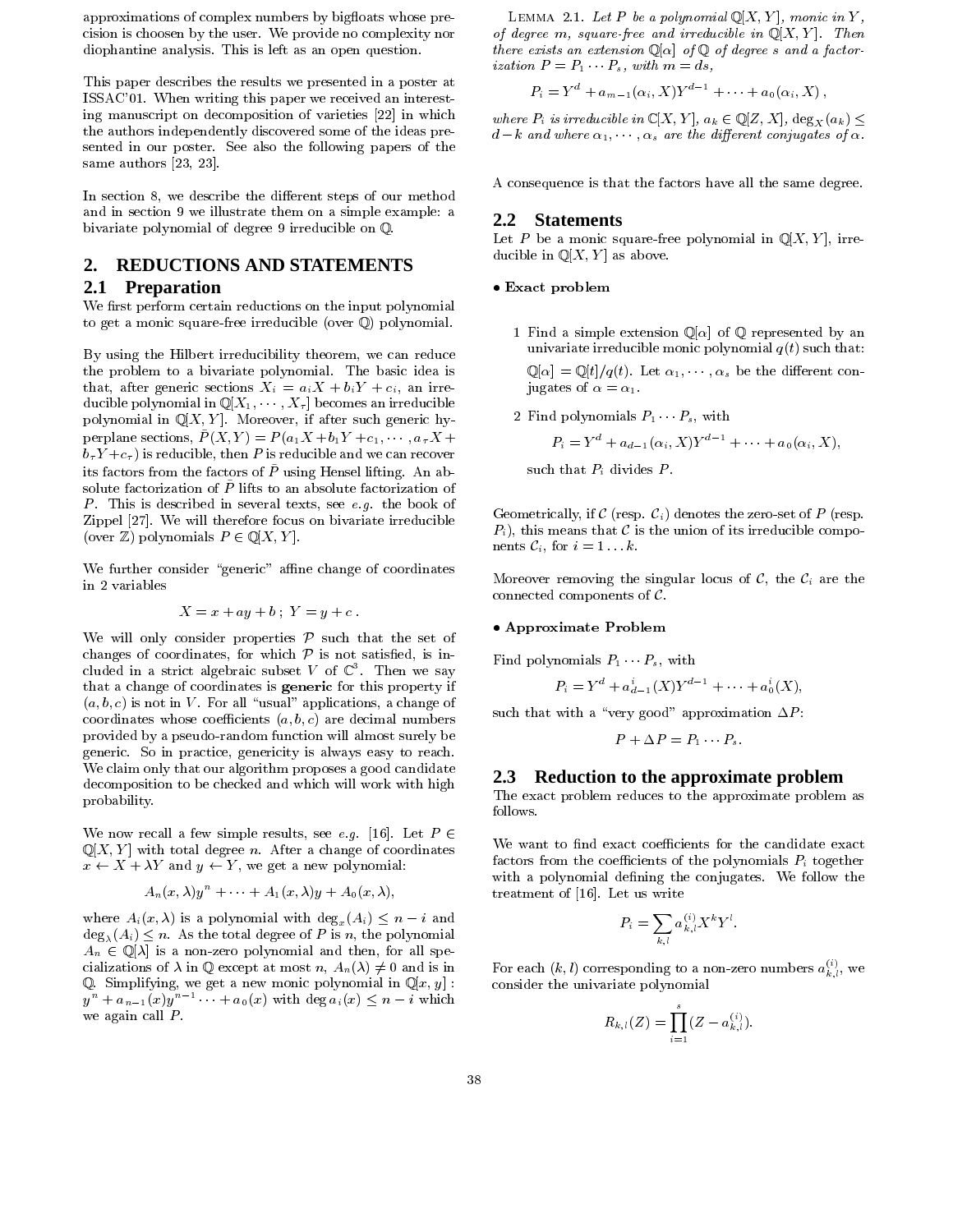As the factors  $P_i$  are conjugate, these polynomials  $R_{k,l}$  have rational coefficients. The polynomial  $R_{k,l}$  defines the extension for the coefficients of  $X^k Y^l$  in  $P_1, \cdots, P_s$ . In fact, as  $R_{k,l}$  is not an exact polynomial, we compute a good rational approximation for each coefficient of  $R_{k,l}$ . We can use the function *bestapprox* of the system PARI-GP [13]. Then we keep the square-free part of  $R_{k,l}$ .

For each non-zero coefficient, we have a polynomial defining an extension. We compute a common extension  $K$  defined by a polynomial  $T$ . Finally we express a factor in this extension and test if the remainder of the exact division between  $P$  and the factor is 0.

### $3.$ **MONODROMY**

#### **3.1 Definition**

We first recall classic facts which can be found in any introductory textbook on Algebraic Geometry (see e.g. [12] or  $[26]$ .

We consider a polynomial  $P(x, y)$  whose degree in y equals its total degree  $n$  (so it is monic in  $y$ ). Denote its zero-set by C, which is a curve in  $\mathbb{C}^2$ ; we denote by  $\phi$  the projection of C on the x-axis. The curve C is a ramified covering of degree n of  $\mathbb C$ . Let  $\Delta$  be the discriminant locus of  $\phi$ , i.e. the set of abscissas of the ramification points, defined by the resultant in y of P and  $P'_y$ .

Let  $x_0$  be on the x-axis outside of  $\Delta$ . Consider a loop  $\gamma : [0,1] \to \mathbb{C} - \Delta$  which is smooth with  $\gamma(0) = \gamma(1) = x_0$ . Following the roots of  $P(\gamma(t), y)$  on top of the loop  $\gamma$  in  $C - \Delta$ , we get a permutation of the fiber  $\phi^{-1}(x_0)$ . This permutation depends only on the homotopy class of the loop  $\gamma$ .

This construction defines the group morphism called monodromy:

$$
\pi_1(\mathbb{C} - \Delta) \to \mathcal{S}_n.
$$

Here  $\pi_1(-)$  denotes the first homotopy group.

# 3.2 Connectedness results

When  $P$  is irreducible over the complex field, the action on the fiber is transitive. That is any two points  $y_i$  and  $y_j$  of the fiber  $\phi^{-1}(x_0)$  can be exchanged following a continuous path on the curve on top of some loop  $\gamma$ . This result also expresses the connectedness of the subspace formed by the curve  $\mathcal C$  minus the ramification points.

We illustrate this claim with a very simple example. We take  $P = y^2 - x$  and  $x_0 = 1$ . We have two roots  $y_1 = 1$  and  $y_2 = -1$ . If we follow the circle  $x(t) = e^{2i\pi t}$  ( $0 \le t \le 1$ ),<br>we can parameterize the roots by  $y_1(t) = e^{i\pi t}$  and  $y_2(t) =$  $-e^{i\pi t}$  . After a round the two roots are exchanged.

If  $C$  is a smooth curve of degree  $n$ , then for a generic projection, its discriminant has  $n(n-1)$  points. A loop around each of them generates one of the  $\frac{n(n-1)}{2}$  transposition of the  $n$  points of a smooth fiber. To give an idea of the combinatorial explosion, for  $n = 100$ , there are about  $10^4$  points in the discriminant and about  $10^{158}$  permutations of the fiber.

In fact there is a much stronger connectedness result which is a consequence of a theorem of M. Harris. The theorem says that if we perform a generic change of coordinates before taking the projection, then not only the action of the monodromy group is transitive but any permutation of the point of the fiber  $\phi^{-1}(x_0)$  can be obtained by following a continuous path on the curve on top of some loop  $\gamma$ . We state the following theorem (also used in [16]) which can be deduced from Harris's result by methods from Algebraic Geometry related to properties of genericity. A complete proof is given in  $[22]$ .

THEOREM 3.1. Let P be a monic square-free polynomial in  $\mathbb{Q}[X, Y]$  which admits (in an extension  $\mathbb{Q}[\alpha]$  of  $\mathbb{Q}$ ) a factorization  $P = P_1 \cdots P_s$  with  $n_i := deg(P_i)$ . As above, we consider the plane curve  $C$  defined by  $P$  and its s irreducible components  $\mathcal{C}_i$ , that we project on the x-axis after a generic change of coordinates. Then the first homotopy group of the complement of the discriminant locus acts on a smooth fiber as the product of the symmetry groups  $S_{n_1} \times S_{n_2} \times \ldots \times S_{n_s}$ .

### **EFFECT OF A PERTURBATION** 4.

To simplify the exposition, we first consider the simple case when P has two factors  $P = P_1 P_2$  with deg  $P_1 = n_1$ , deg  $P_2 =$  $n_2$  hence C has 2 smooth irreducible components that we project on the  $x$ -axis after a generic change of coordinates. Each of them has a monodromy action. We can relate the monodromy of  $C$  and the monodromies of the  $C_i$ . As  $Discr(P, y) = Res(P, P'_y, y)$ , we have:

$$
\mathrm{Discr}(P, y) = \mathrm{Discr}(P_1, y) \mathrm{Discr}(P_2, y) \mathrm{Res}(P_1, P_2, y)^2.
$$

Denote by  $\Delta$ ,  $\Delta_1$ ,  $\Delta_2$ ,  $\mathcal R$  the corresponding zero-sets.  $\mathcal R$ is formed by the intersection points of the two components. By genericity and smoothness, we have the following disjoint union:

$$
\Delta = \Delta_1 \cup \Delta_2 \cup \mathcal{R}.
$$

As we are in the smooth case, turning around one of the points in  $R$  induces the identity on a smooth fiber, whereas turning around one of the points in  $\Delta_1 \cup \Delta_2$  exchanges two points in a smooth fiber. So the monodromy action  $\pi_1(C \Delta$ )  $\rightarrow$   $\mathcal{S}_n$  is the product of the two monodromy actions:

$$
\pi_1(C - \Delta) \to \mathcal{S}_{n_1} \times \mathcal{S}_{n_2} \to \mathcal{S}_n
$$

#### 4.1 A simple case

By a general small perturbation of P into  $P + \Delta P$ , the set  $R$  of double points gives rise to a set of "clusters" formed by couples of near points. Thus the first homotopy group of the complementary of the discriminant locus increases.

If a loop  $\gamma$  separates the two points of such a cluster, then the corresponding permutation of the smooth fiber connects the two components. This is the geometric translation that a generic perturbation of a composite  $P$  becomes an irreducible polynomial in  $\mathbb{C}[x, y]$ .

### Example:

The polynomial equation  $P = y^2 - x^2 = (y-x)(y+x)$  defines two lines, thus  $\Delta_1 \cup \Delta_2$  is empty and  $\mathcal{R} = \{0\}$ . Consider a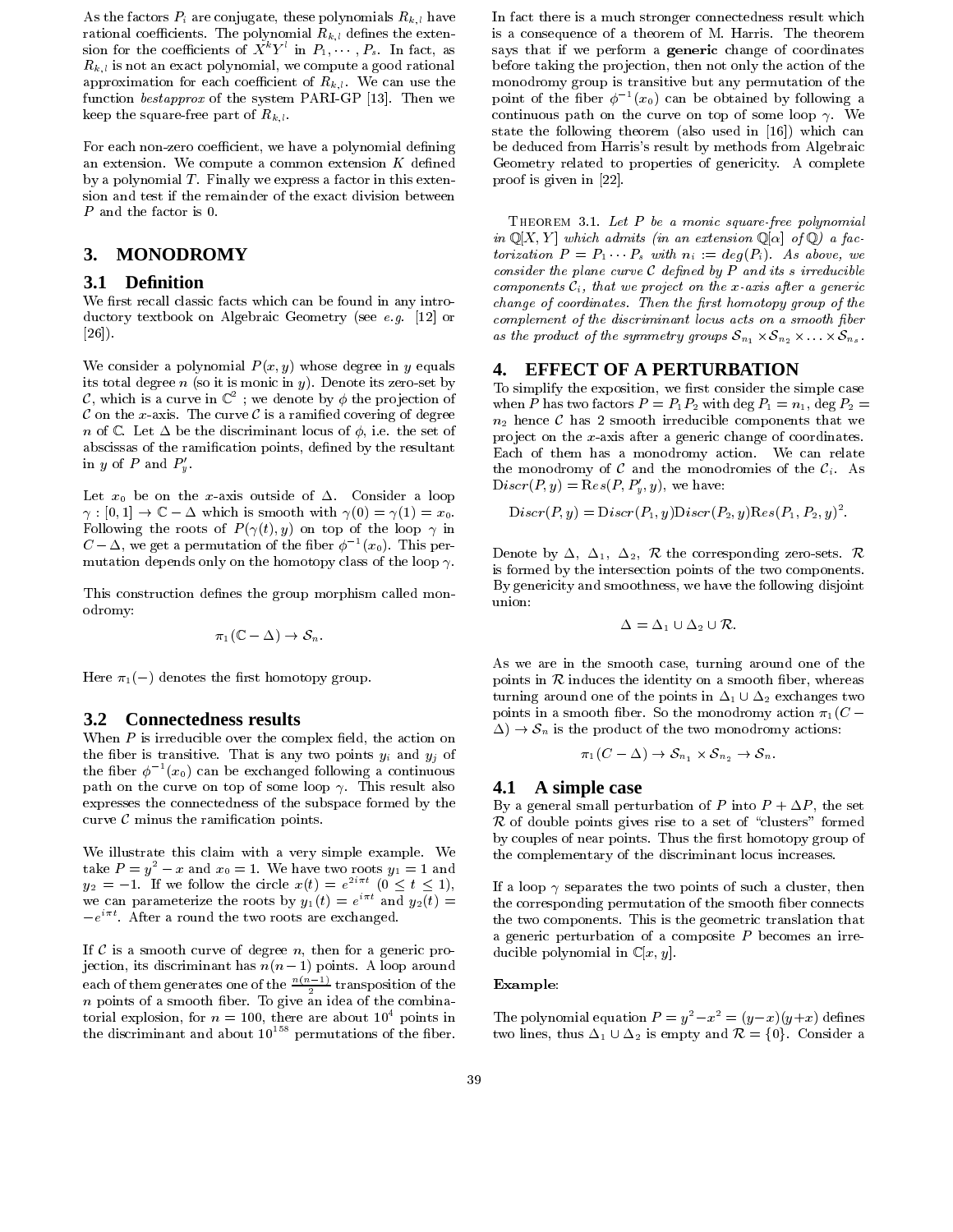perturbation  $\Delta P = \epsilon^2 \ll 1$  so  $P + \Delta P = y^2 - x^2 + \epsilon^2$  is the equation of a hyperbola. Then the discriminant locus of the projection of this hyperbola on the  $x$  axis is a "cluster" formed by the two points  $\{-\epsilon, +\epsilon\}$  in the x axis.

The fiber defined by P on top of  $x_0 = 1$  is the pair of points  $M_1 = (1, -1)$  and  $M_2 = (1, 1)$ . The fiber defined by  $P + \Delta P$ on top of  $x_0 = 1$  is the couple of points  $N_1 = (1, -\sqrt{1+\epsilon^2})$ and  $N_2 = (1, \sqrt{1+\epsilon^2})$ .  $N_1$  and  $N_2$  are small perturbations of  $M_1$  and  $M_2$ , but they are now exchanged if we follow a loop from  $x_0 = 1$  passing through the cluster. Indeed in the complex setting the hyperbola is irreducible and thus remains connected even if we remove a finite number of points. However if we consider only loops which remain far away from the cluster, the two points of the fiber can never be exchanged. This expresses the geometric fact: with a "rough" scaling the hyperbola looks like two lines.

### Metric analysis

We see we need a metric analysis to understand the perturbation. For example, for  $n = 100$ , with the hypothesis that the 3 loci  $Discr(P_1, y)$ ,  $Discr(P_2, y)$ , and  $Res(P_1, P_2, y)$ have only simple roots, using Ostrowski's inequalities [14], a relative precision on the coefficients of  $10^{-12}$  generates small enough clusters and "leaves room" in the  $x$  plane to draw loops avoiding the clusters using a marching algorithm (we will later describe this procedure in section 6).

## 4.2 General case

In the general case, the geometric situation can be more intricate because the components can be singular and also can intersect on singular points. Then a generic projection cannot separate the different discriminant locus of the components. Nevertheless, we can rely on the theorem stated in the previous section for the description of the monodromy action in an exact setting. But we will have to deal with an approximate setting.

By a general perturbation of  $P$ , the intersection points of two (or several) components may give rise to more complicated clusters of points. In the most extreme case it could be a cluster of  $deg(P)$  points. Ostrowski's inequalities can handle that case and provide sharp estimates, hence the previous analysis can be generalized along the same lines. However the required precision may become huge.

Therefore there are two main strategies of computation. Either we perform (as a preprocessing step) a geometric analysis of the singularities, identify and locate them, then try to avoid them (or take advantage of their knowledge if we can). Or we perform computations with very high precision (floating point with thousands of digits) with the expectation that the clusters remain very small and that the path we will construct by our marching algorithm does not cross a cluster. Such an expectation will almost surely produce errors which can be difficult to detect and correct.

### 5. A SIMPLE CONSERVATION LAW

We consider, as above, the restriction  $\psi$  of a generic projection  $\phi$  of a curve  $\mathcal C$  on top of the complement of the discriminant locus  $\Delta$ . Then  $\psi : \pi^{-1}(\mathbb{C} - \Delta) \to \mathbb{C} - \Delta$  is a finite covering.

We will present a new "conservation law". When we consider the inverse image of a grid by  $\pi$ , it allows us to characterize the subsets of points of a fiber belonging to an irreducible (over  $\mathbb{C}$ ) component of  $\mathcal{C}$ .

# 5.1 Triplets and zero-sum relations

For an arbitrary polynomial  $P \in \mathbb{C}[x, y]$  monic in y of degree *n* and of total degree *n*, consider 3 points  $a, b, c \in \mathbb{C}$  and denote by  $Z(a)$  the zeros of  $P(a, y)$ , similarly for b and c:

$$
Z(a) = \{a_1, a_2, \dots, a_n\}
$$
  

$$
Z(b) = \{b_1, b_2, \dots, b_n\}
$$
  

$$
Z(c) = \{c_1, c_2, \dots, c_n\}
$$

We will refere to this geometric situation by saying that  $Z(a)$ ,  $Z(b)$ ,  $Z(c)$  are the fibers on top of the points a, b, c.

PROPOSITION 5.1. For any fixed ordering of the roots, define the (weighted) sums of roots:

$$
\mathcal{U}_1 = (a - b)c_1 + (b - c)a_1 + (c - a)b_1
$$
  
\n
$$
\vdots
$$
  
\n
$$
\mathcal{U}_n = (a - b)c_n + (b - c)a_n + (c - a)b_n
$$

Then we have:

$$
\mathcal{U}_1 + \mathcal{U}_2 + \ldots + \mathcal{U}_n = 0
$$

**Proof:** This is trivial if two of the 3 points are equal, so let suppose that the 3 points  $a, b, c \in \mathbb{C}$  are distinct. As  $P \in \mathbb{C}[x, y]$  is monic and has its degree in y equal its total degree, it can be written:

$$
P(x, y) = y^{n} + (Ax + B)y^{n-1} + Q(x, y)
$$

A and B are two rational numbers and  $Q(x, y)$  has only terms of degree in y smaller than  $n-1$ .

Replacing x successively by  $a, b, c$  and applying the first Viete formula for the sum of the roots, we get:

$$
-\sum a_i = Aa + B; \quad -\sum b_i = Ab + B; \quad -\sum c_i = Ac + B.
$$
  
Thus  $(a - b) \sum c_i + (b - c) \sum a_i + (c - a) \sum b_i = 0.$ 

**Remark 1:** This result can be generalized to more than 3 points, but we do not need this generalization in the sequel.

**Remark 2:** If we let  $b - a = c - a = 2\epsilon$ , divide by  $\epsilon^3$ and take the limit when  $\epsilon$  goes to 0, then  $\mathcal{U}_i$  is changed into the second derivative of the implicit function defined by  $P(x, y) = 0$  near by the points  $(a, a_i)$ . So we recover the criteria discussed in  $[19],[18],[5],[16]$ .

# 5.2 Path following on a grid

We consider the inverse image by  $\psi$  of a path  $\lambda$  in  $\mathbb{C} - \Delta$ connecting 3 distinct points  $a, b, c$ . We first index the points in the fiber  $Z(a) = \psi^{-1}(a)$  on top of a, that we denote by  $a_i$ , then we deduce the indices of the points of the two other fibers  $Z(b)$  and  $Z(c)$  by path following in the covering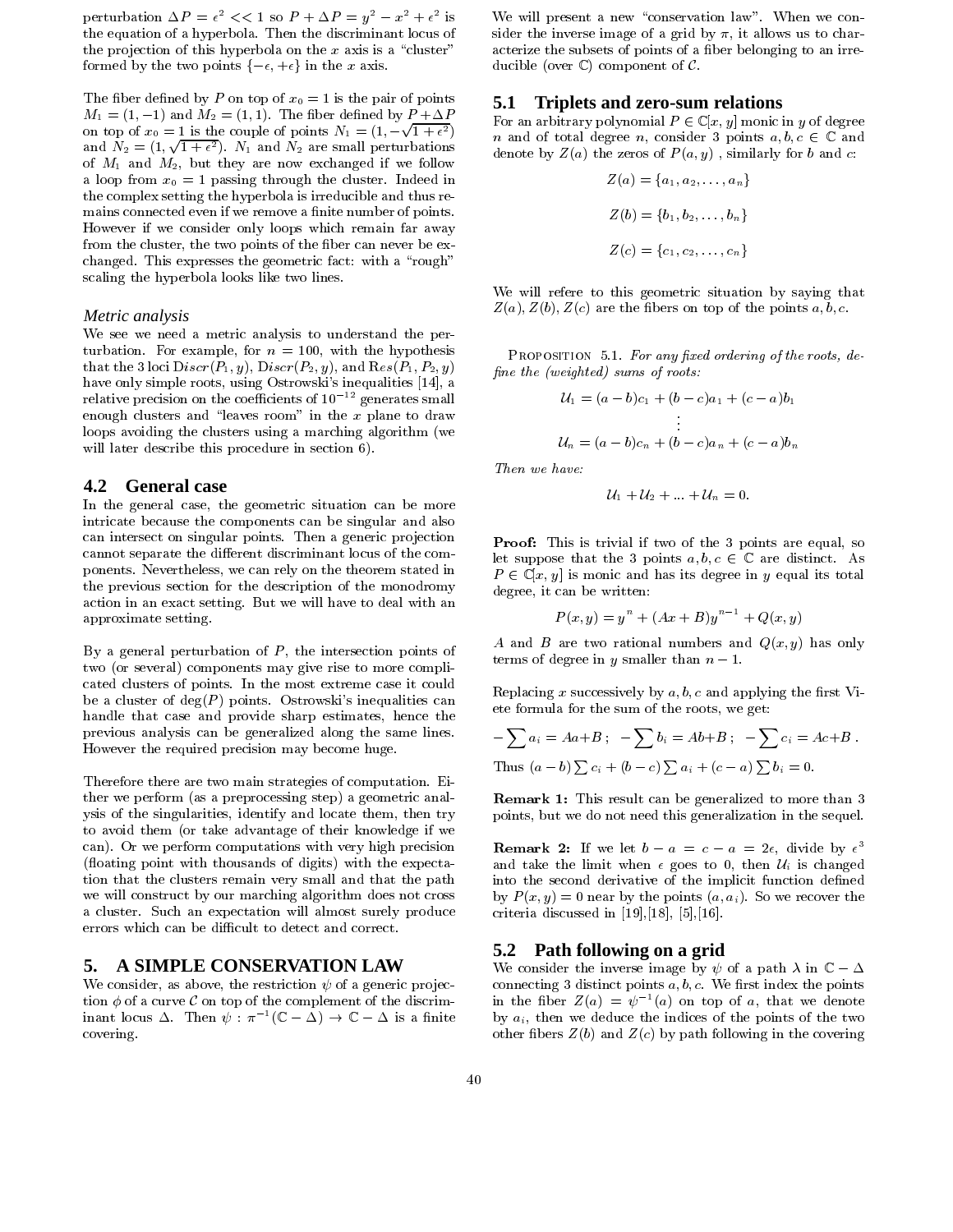$\phi^{-1}(\mathbb{C} - \Delta)$ , we denote them by  $b_i$  and  $c_i$ . There is no ambiguity once we have choosen a path in  $\phi^{-1}(\mathbb{C} - \Delta)$ .

Then we form the linear combinations:

$$
U_i = (a - b)c_i + (b - c)a_i + (c - a)b_i.
$$

 $Claim:$ 

With the same kind of genericity argument used in [16] we can generalize theorem 3.1, see  $[22]$ ,

After a random affine change of coordinates, if  $a, b, c \in \mathbb{C}$ are chosen randomly, then a partial sum of the  $\mathcal{U}_i$  is zero iff it corresponds to an irreducible (over  $\mathbb{C}$ ) factor of the polynomial P.

Here "corresponds" means that the points  $a_i$  indexed by the subset  $J$  of indices  $i$  of the partial sum, are exactly the intersection points of the fiber  $Z(a)$  with an union of irreducible components of the curve defined by  $P$ .

### **Conservation law:**

Now, let a, b, c, d, e, ... be  $\nu > 3$  nodes in  $\mathbb{C} - \Delta$ . We choose (see below) a path, or a tree of paths, in  $\mathbb{C} - \Delta$  to connect them. So we can index the points in the fiber  $Z(a)$  and deduce the indexing of the points of the other fibers by path following.

Then, the zero sum relation for a triplet  $a, b, c$  indexed by a subset  $J$  (and corresponding to a factor of  $P$ ) gives rise to a zero sum relation indexed by the same  $J$  for any choices of a triplet among the  $\nu$  elements. This is what we may call a "conservation law".

Therefore, if we are able to perform simultaneous path continuation algorithm on the finite covering defined by  $\mathcal{C}$ , we can collect and combine many instances of the criteria. They will allow efficient and robust detection of the irreducible components of  $\mathcal{C}$ .

### 5.3 Factors in an exact setting

We use the previous properties to compute (exactly in  $\mathbb{C}$ ) the factors (over  $\mathbb{C}$ ) of a polynomial P.

The previous steps provide us with a structured grid of points on the zero set C of P. We denote them by  $M_i^k =$  $(x^k, y_j^k)$  for  $(1 \leq j \leq n)$ . To each triplet of points among the  $x_k$ , indexed by  $(k_1, k_2, k_3)$ , and to each integer j we associate the complex number  $\mathcal{U}_i^{(k_1,k_2,k_3)}.$ 

We collect all these numbers in a matrix  $M$  of dimension  $n \times N$ , where  $N \geq n$  is the number of triplets (to be choosen  $\lambda$  later).

We know that each factor of  $P$  generates a zero sum of  $\mathcal{U}_i^{(k_1,k_2,k_3)}$  with j belonging to the same subset of  $\{1,...,n\}$ for every index  $(k_1, k_2, k_3)$ . This means that to such a factor is attached an element in the kernel of  $M$  whose entries are either 0 or 1. We can show that, by genericity, this condition is necessary and sufficient.

So we get a partition of the fiber  $f^{-l}(xo)$  into p subsets. Extending this partition along the grid, we get  $p$  sub grids. By interpolation, using Vandermonde matrices emanating from each of the  $p$  grids, we can recover polynomials monic in  $y$  and test that they are indeed the desired factors of  $P$ .

### 5.4 Factors in an approximate setting

We follow the same procedure with approximate data, and retain the notations  $M_i^k = (x^k, y_i^k), \mathcal{U}_i^{(k_1, k_2, k_3)}$  and M.

In this model of computation, zero sums are only approximately zero, and the consideration of the kernel of  $M$  is replaced by that of the approximate kernel computed by SVD (Singular Value Decomposition). We choose  $x^k$  well apart in  $\mathbb{C} - \Delta$  in order to stabilize the computation. We choose N great enough (say  $2n$ ) in order to ease the computation by diminishing the dimension of the approximate kernel.

The recognition of the desired vectors in the approximate kernel, is efficient because they are of a special form (their entries are either 0 or 1) and because for  $N = 2n$ , genericaly they will generate the kernel.

The idea of making a matrix of zero relations (not exactly the same relations as ours) and consider such vectors in the kernel was considered in [19].

#### A MARCHING ALGORITHM 6.

We use an adaptation of the algorithm in  $[3]$ .

#### **Numerical Parameterization** 6.1

In [3] we find a method for the numerical parameterization of a path  $(x(s), y(s))$  in the curve defined by  $P(x, y) = 0$ , together with a heuristic for choosing directions on the path that keep the path away from potential ramification points of nearby factorable curves. We here adapt that method for the computation of loops  $\gamma$ .

As in  $[3]$  we differentiate with respect to the parameter s to find the equations:  $P_x \dot{x} + P_y \dot{y} = 0$ . If  $P_y \neq 0$ , then  $\dot{y} = -\dot{x}P_x/P_y$ . Choosing a complex time parameter  $s = e^{i\theta}x$ gives

$$
\dot{y} = -e^{i\theta} \frac{P_x(x(s), y(s))}{P_y(x(s), y(s))}.
$$
\n(1)

We see that, unlike the joint parameter case in [3], once the loop  $\gamma$  in x has been specified, then y is locally fixed by the uniqueness theorem for the solution of initial value problems, and that  $\theta$  plays no role. Hereafter let  $\theta = 0$ .

### 6.2 Heuristic on the condition number

Now we consider a smooth fiber  $y_0^1, \ldots, y_0^n$  on top of a point  $x_0$  in the x axis and the n paths on top of a path  $x = \gamma(t)$  starting from  $x_0$ . The condition number of each piece  $y^{j}(t)$  of the curve is  $\alpha = 1/\sqrt{|p_{y}(\gamma(t), y^{j}(t))|}$  (a simple derivation from the result of [3]). However, we wish to avoid ramification points on all leaves of the curve. Therefore we define the condition number  $\alpha$  as

$$
\alpha = \sum_{j=1}^{n} \frac{1}{\sqrt{|p_y(\gamma(t), y^j(t))|}}.
$$
 (2)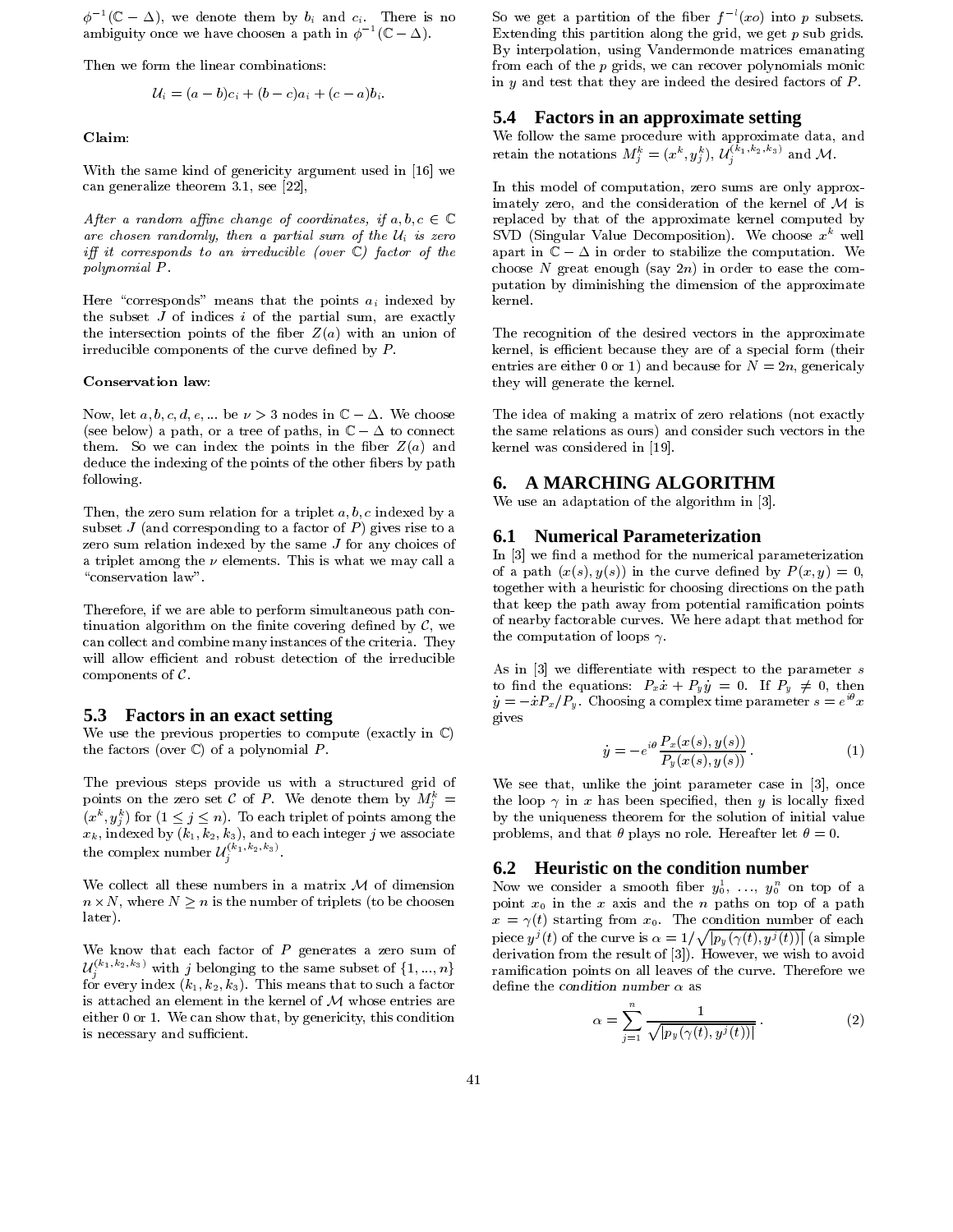We wish to choose the geometry of the loop  $\gamma$  so as to avoid regions of large condition number. As in [3], differentiation of  $\alpha$  leads to a derivative expression for  $\alpha$ , which can be monitored locally in the construction of the loop. Controltheoretic techniques can thus be used to choose the loop to avoid regions of large  $\alpha$ .

We simply use the Maple dsolve command with the numeric option, which implements an improved version of the NODES package [20].

#### **COMBINATION OF TOOLS** 7.

We now combine the tools presented in sections 3 and 5 to obtain a powerful factoring algorithm.

#### Size of the matrix 7.1

The partial information provided by the monodromy is taken into account for diminishing considerably the size of the matrix  $M$ . Indeed, we were able to group the *n* elements of each fiber into m blocks  $(m \ll n)$ .

$$
\{1,...,n\} = \bigcup_{\ell=1}^m I_\ell
$$

All the fiber points associated to a block  $I_l$  belong to the same irreducible component. We can therefore replace the matrix M by a new matrix N of dimensions  $m \times N$  whose entries are given by:

$$
\mathcal{N}_{\ell}^i = \sum_{j \in I_{\ell}} \mathcal{U}_j^i.
$$

#### $7.2$ Precision

Because of the genericity hypothesis, any zero sum should correspond to a factor a fortiori for  $N$  simultaneous zero sums. We consider a rectangular matrix  $\mathcal N$  of dimensions  $m \times N$  with  $N = 2m$ . Then the probability is very small that the kernel of  $N$  or even its approximate kernel contains any other element besides the ones generated by the zero sums.

A perturbation of  $P + \Delta P$  of P produces a perturbation of the same order of magnitude on the  $y$  coordinates of a smooth fiber on top of a point  $x_1$  far enough from the discriminant locus of the projection of the curve on the  $x$  axis if  $x_1$  is not too big (say  $|x_1| < 10$ ). So the induced perturbation on the entries of  $\mathcal N$  is less than 10*n* the same order of magnitude. It is easy to handle by SVD computations and recover an approximate kernel, without high precision computation.

#### **ALGORITHM, THE DIFFERENT STEPS** 8.

1) Reduction to a bivariate polynomial  $P$ , irreducible over  $\mathbb{Q}$ , monic in  $y$  of degree n and in generic coordinates. P defines a plane curve which projects on the  $x$ -axis. Choice of a base point out of the discriminant locus (say  $x_0 = 0$ ). approximate computation of the corresponding fiber  $Z(0) =$  $\{y_1^0, \ldots, y_n^0\}.$ 

2) Use the marching algorithm to compute two different paths joining  $x_0$  and infinity which avoid the discriminant locus and put together form a (big) loop  $\gamma$ . By path following, compute the monodromy action along  $\gamma$  on the fiber  $Z(0)$ . This defines a first partition of  $Z(0)$  hence of  $\{1, \ldots, n\}$  into  $m$  subsets.

**3)** Choose s points  $\{a^1, \ldots, a^k\}$  on  $\gamma$ , compute their fibers  $\{Z(a^1),\ldots,Z(a^k)\}\$ and index them coherently with  $Z(0)$  by following (continuously) the roots of P on top of  $\gamma$ .

4) Consider N triplets  $\{T_1, \ldots, T_N\}$  made by taking points in  $\{0, a^1, \ldots, a^k\}$ . Compute the corresponding numbers  $\mathcal{U}_1^{T_1}$ ,  $\ldots$ ,  $\mathcal{U}_n^{T_N}$  and form the matrix N as in the previous section.

5) Compute a set of generators of the kernel K of N. Recognize all the generators such that their entries are only either 0 or 1. They define the aimed partition of  $Z(a)$ : the partition induced by the intersection with each irreducible component. Extend by path following (thanks to the coherent indexing of the fibers) this partition to the other fibers  $\{Z(a^1), \ldots, Z(a^k)\}.$  Consider the set of subgrids each corresponding to a same irreducible component.

6) Interpolate on each of these subgrids to get the approximate absolute factors  $P_1, \ldots, P_s$  of P.

7) Compute a suitable representation of the aimed extension of  $\mathbb Q$  recognize the exact coefficients of  $P_1$  in this extension and check by exact division the divisibility.

# 9. AN EXAMPLE

We consider the following polynomial of degree 9 with integer coefficients which is irreducible over Q. We use this simple example to better explain some steps of our algorithm by providing a (hopefully) clear illustration.

$$
P = -3x^9 + 8x^6y^3 - 5x^3y^6 + y^9 - 4x^7y + 3x^4y^4 - 8x^7 + 8x^6y - x^5y^2 + 6x^4y^3 - 10x^3y^4 + x^2y^5 + 3y^7 - 3x^5y + 3x^4y^2 - 5x^3y^3 + 4x^2y^4 + 3y^6 - 4x^5 + 5x^4y - 11x^3y^2 + 5x^2y^3 + 4xy^4 + 3y^5 - x^4 - 16x^3y - x^2y^2 + 8xy^3 + 6y^4 - 10x^3 + 16x^2y + 4xy^2 + 8y^3 - 20x^2 + 3y^2 - 16x + 7y - 3.
$$

This polynomial is monic in  $y$ . For sake of clarity, we do not perform any change of coordinates,

We first compute the fiber on top of  $x = 0$ . With Maple we get via [fsolve(subs( $x = 0, P$ ), y, complex)]

$$
Z_0 = [-1.1277696 - .50994583I, -1.1277696 + .50994583I,
$$
  
-.16451672 - 1.0398063I, -.16451672 + 1.0398063I,  
.24753138 - 1.6184039I, .24753138 + 1.6184039I,

.32903345, .88023822 - 1.1084581*I*, .88023822 + 1.1084581*I*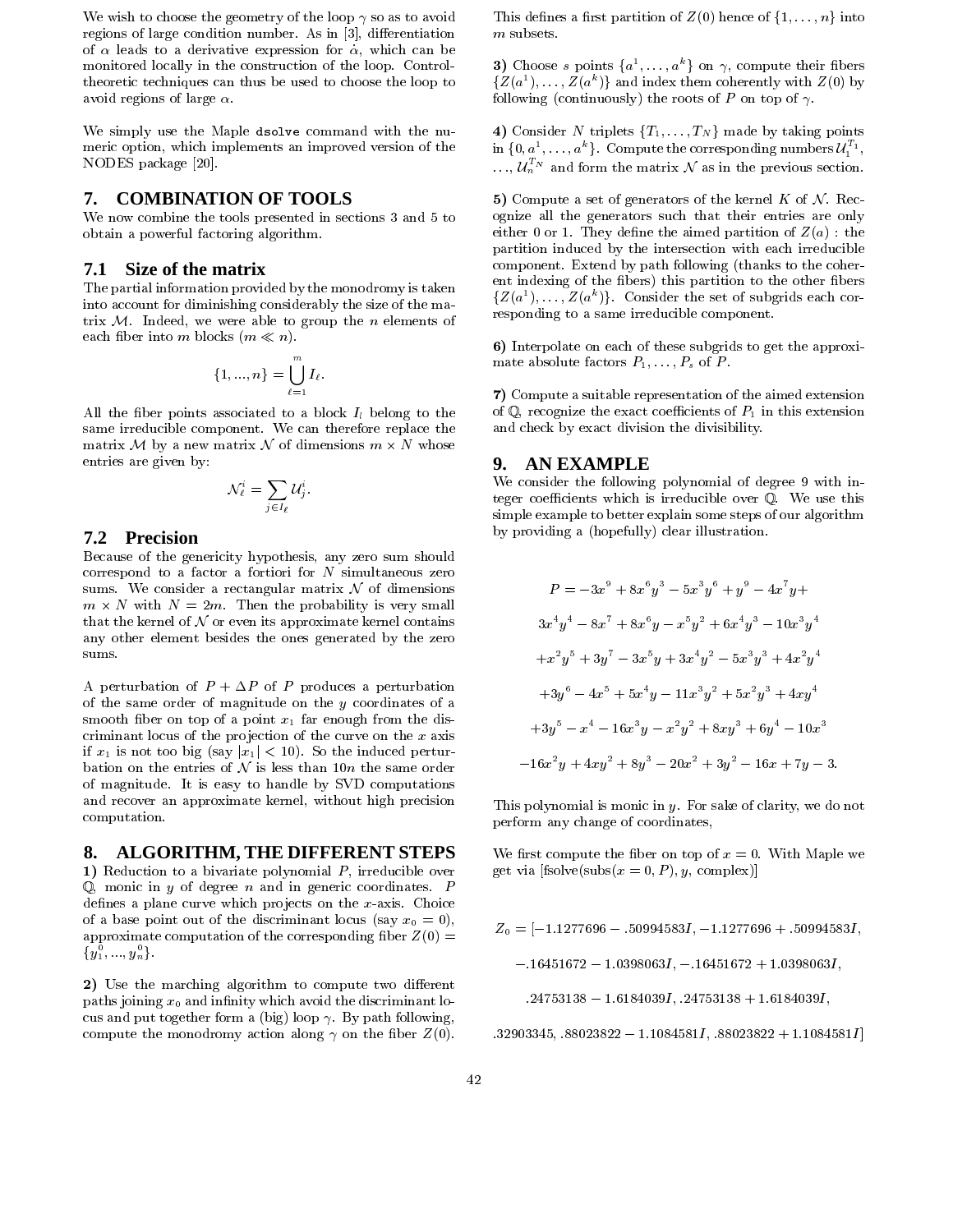We see that the roots are well separated. Following our algorithm (see the previous section) we should now find a path in the  $x$  complex plane avoiding the points of the discriminant of  $P$ . It happens that in this example the axis of pure imaginary points,  $x = ti$  with t real, is far away from the discriminant locus. So we can choose to follow by continuity these 9 roots of  $P$  when  $x$  remains on that axis.

Therefore we just have to substitute  $x = ti$  and follow the 9 roots on top of the 2 paths  $t \geq 0$  and  $t \leq 0$ , then compare the 9 asymptotic values of  $y/t$  when t goes to + or - infinity. By composition this gives us a permutation corresponding to the monodromy along the  $x = ti$  axis. As the 9 roots remain well separated when we move  $x$  along this axis, this marching algorithm can be done safely. Once we have done that, we get a first partition of  $Z_0$  into 5 classes:

$$
\{-.16451672 - 1.0398063I\},
$$
  

$$
\{-.16451672 + 1.0398063I\},
$$
  

$$
\{.32903345\},
$$
  

$$
\{-1.1277696 + .50994583I,
$$
  

$$
.24753138 - 1.6184039I, .88023822 + 1.1084581I\},
$$
  

$$
\{-1.1277696 - .50994583I,
$$

$$
24753138 + 1.6184039I, .88023822 - 1.1084581I.
$$

So with our notations:  $n = 9$  and  $m = 5$ . Now we should consider  $N = 10$  triples of values of x. For that we compute the roots of P in several points of the  $x = ti$  axis and relate them by continuity: for i from 1 to 30 we do

$$
Z[i] := [fsolve(subs(x = 0.1iI, P), y, complex)];
$$

Then take  $T_1 = [0.1, 1.2, 1.9]$ , and similarly for the other triplets  $T_k$ . For instance for the roots indexed by 1 on top of  $T_1$  we get the 3 values:

$$
y_1^{0.1} = -.1707524204 - 1.095846439I,
$$
  
\n
$$
y_1^{1.2} = -.3590843406 + 1.306993679I,
$$
  
\n
$$
y_1^{1.9} = -.8595156610 + 1.136938773I.
$$

So we can form the linear combination:

$$
U_1^{T_1} = (0.1 - 1.2)(-.8595156610 + 1.136938773I)
$$
  
+ (1.2 - 1.9)(-.1707524204 - 1.095846439I)  
+ (1.9 - .1)(-.3590843406 + 1.306993679I)  
= .4186421079 + 1.869048479I.

Then we compute  $\mathcal{U}_2^{T_1}$ , ...,  $\mathcal{U}_9^{T_1}$ . So we get the first line of the matrix  $N$ .

Similarly we compute all the entries of the matrix  $\cal N$  (with 10 lines) and compute its approximate kernel.

It is generated by the 3 vectors  $V1 = (1, 1, 1, 0, 0), V2 =$  $(0,0,0,1,0), V3 = (0,0,0,0,1).$  This indicates the partition of the fiber by the irreducible components into 3 classes. So P should factorize into a product of three polynomials of degree 3.

Now we follow each of the 3 classes of this last partition along  $x = ti$  axis, and interpolate on these grid. So we get three polynomials with approximate coefficients that we denote by  $P1, P2, P3$ :

$$
P1 = y^3 - .682327xy - .5344287x^3 - 1.36465x + y - .36465
$$

$$
P2 = y^3 + (.341163 - 1.1615414I)xy -
$$

$$
- (2.2327856 + .79255199I)x^3
$$

$$
+ (.68232780 - 2.3230828I)x + y + 1.6823278 - 2.3230828I
$$

 $P3 = y^3 + (.341163 + 1.16154I)xy -(2.2327856 - 79255199I)x^3$ 

+ $(.68232780 + 2.3230828I)x + y + 1.6823278 + 2.3230828I$ 

We first check that the product is approximately  $P$ . This is true here up to  $10^{-8}$ . Then we compute a polynomial q whose roots are the 3 coefficients of  $xy$ .

$$
q = (t + .68232780)(t - .34116390 + 1.1615414I)
$$

$$
(t - .34116390 - 1.1615414I);
$$

 $= t^3 + 1.0000000 - 0.2757127510^{-10}I + 1.0000000t + 10^{-9}It$ 

We recognize a good approximation of the irreducible polynomial  $t^3 + t + 1$  whose first root we denote by u.

Then 
$$
u = -.6823278038
$$
,  $u^2 = .4655712318$ . And we get:  
\n $P1 := y^3 + uxy + (u^2 - 1)x^3 + 2ux + y + 2u + 1$ .  
\nAnd we can check by exact division (with coefficients

in  $\mathbb{Q}[t]/(t^3+t+1)$  that P is a multiple of P1.

# 10. CONCLUSION

The current algorithms for absolute factorization in Computer Algebra systems are limited in their range of applicability. They can hardly treat bivariate polynomials of medium degrees. In this paper, we have presented a new algorithm for computing an absolute factorization of bivariate rational polynomials. It relies on geometric properties of a generic projection of the corresponding complex plane curve  $\mathcal C$  on the x axis and it also uses approximate computations with big floats. It is designed to improve several other algorithms and notably the one described in [16] which works very efficiently for polynomials of medium degrees. So our challenge is to factorize over  $\mathbb C$  polynomials of degree 100 or more.

From an algorithmic point of view, the needed genericity is easily achieved with probability almost one, by performing affine linear change of coordinates whose coefficients are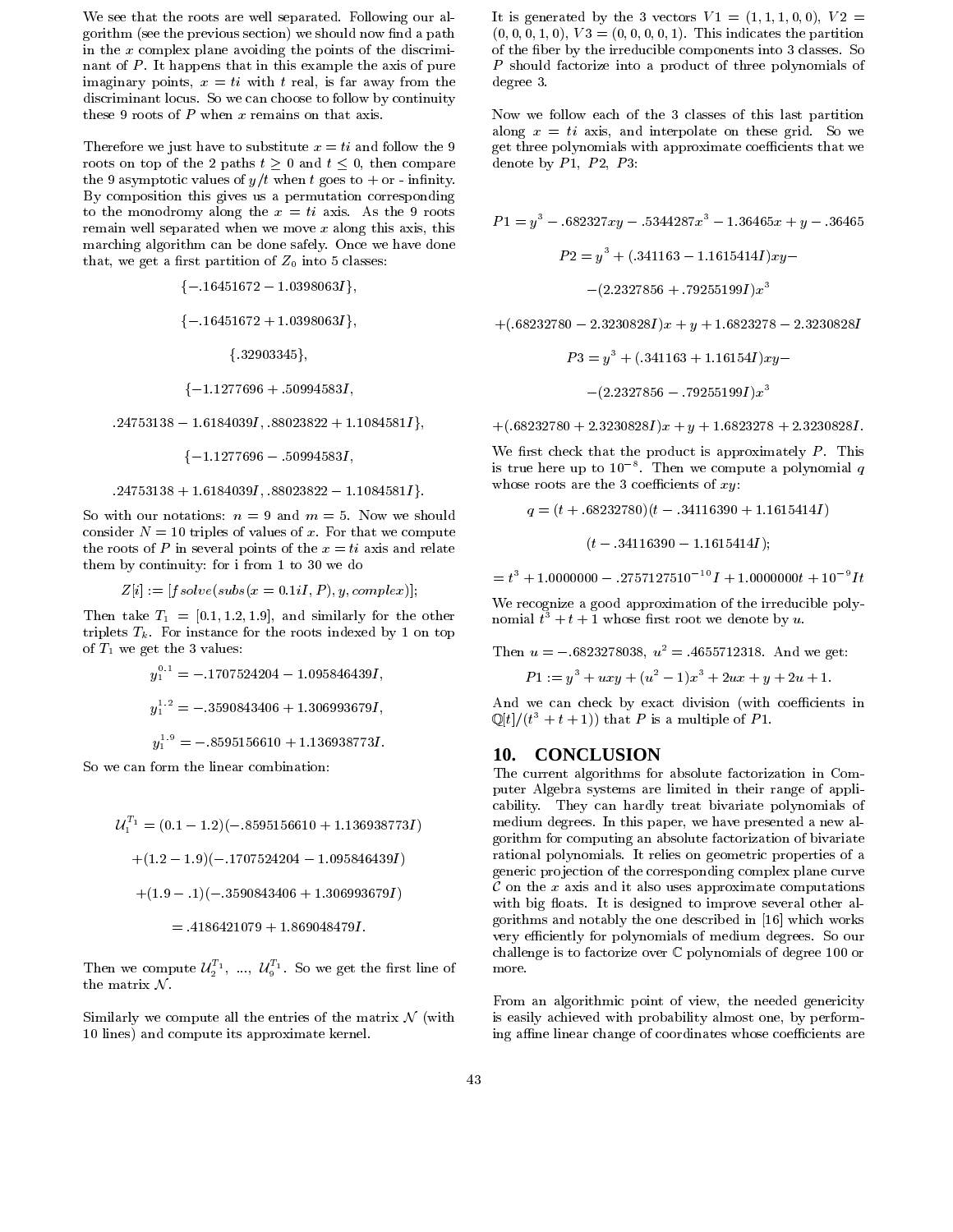provided by a standard function "random" available on any computer. One drawback is that after that operation the representation in a monomial basis of a polynomial becomes dense. However this difficulty can be bypassed by using a straight line program representation. Another, more serious, is that such translations may be ill-conditioned.

In order to perform numerical marching (also called homotopy) algorithms, we were obliged to represent complex numbers by big floats approximations. This induces a very serious difficulty. Indeed a general small perturbation of a composite curve is an irreducible one, so following a smooth path in the  $x$  axis, we can jump undiscernibly from the approximation of one irreducible component to the approximation of another irreducible component. The only way we see to bypass this difficulty of following such undesirable connecting paths is to choose path far away from the clusters (or constellations) of points resulting from the perturbation of multiple points of the discriminant locus. We proposed two strategies, either rely on a prior geometric study of the possible singularities which can appear in the considered curve, or use really big floats which is time and memory consuming. In a future work, we intend to analyze further how these strategies can be developed and combined in order to get an efficient and reliable algorithm which can factorize all the polynomials of high degrees.

Another direction of investigation is to generalize our factorization algorithm into an algorithm for computing the irreducible (over  $\mathbb{C}$ ) decomposition of space curves or more generally of positive dimensional schemes. One of the authors has already done some work in this direction in [6] and [7]. This was also investigated by many authors including  $[21]$ .

# 11. ACKNOWLEDGEMENT

This work was initiated when the second author (A. Galligo) visited the University of Western Ontario (UWO) in London, Ontario (Canada) during the spring 2001 and held an Ontario Research Chair in Computer Algbera at the Ontario Research Centre for Computer Algebra. He would like to thank UWO and ORCCA for their hospitality.

#### 12. **REFERENCES**

- [1] Bajaj C. Canny J. Garrity R. Warren J. Factoring rational polynomials over the complexes, ISSAC'89 Proceedings, (1989), pp 81-90.
- [2] Chistov, A.L. and Gregoriev D.Y. Suberponential-time solving systems of algebraic equations preprint (1983).
- [3] Corless R.M. Giesbrecht M.W. Hoeij v.M. Kotsireas I.S. Watt S.M Towards Factoring Bivariate *Approximate Polynomials, ISSAC'2001 Proceedings,* London, Canada, July 2001, pp. 85-92.
- [4] Duval D. Absolute factorization of polynomials: a geometric approach, SIAM J. Comput. 20 (1991), no. 1, pp. 1-21.
- [5] Galligo, A. and Watt, S. An absolute primality test for bivariate polynomials Proc. Intern. Symp. on Symbolic and Algebraic Computation, 217-224, ACM Press  $(1997)$ .
- [6] Galligo, A. and Ruppecht, D. Semi-Numerical Determination of Irreducible Branches of a Reduced *Space Curve* Proc. Intern. Symp. on Symbolic and Algebraic Computation, 137-142, ACM Press (2001).
- [7] Galligo, A. and Ruppecht, D. Absolute irreducible decomposition of Curves To appear in J. Symb. Comp.
- [8] Heintz, J. and Sieveking, M. Absolute primality of polynomials is decidable in random polynomial time in the number of variables Proc. ICALP (1981), LNCS 115, pp. 16-28.
- [9] Kaltofen E. Fast parallel absolute irreducibility testing, JSC vol 1, 1985, pp. 57-67.
- [10] Kaltofen E. Polynomial factorization 1987-1991. LATIN'92 Proceedings, Sao Paulo, Brazil, 1992, pp. 294-313, Lecture Notes in Comput. Sci., 583, Springer, Berlin, 1992.
- [11] Kaltofen E., Effective Hilbert Irreducibility Information and Control, 66, 123-137 (1985).
- [12] Mumford D. Introduction to Algebraic Geometry, Cambridge Mass., Harvard University, 1955.
- [13] PARI-GP http://www.parigp-home.de/
- [14] Ostrowski A. M. Solution of equations and systems of equations, New York, Academic Press, 1960.
- [15] Ragot, J. F. Sur la factorisation absolue des polynomes, PhD Thesis, Univ. Limoges, (1997).
- [16] Ruppecht, D. Semi-numerical absolute factorization of polynomials with integer coefficients To appear in Journal of Symb. Comp. (2001).
- [17] Ruppecht, D. Elements pour un calcul approche et certifie : etude du PGCD et de la factorisation PhD thesis, University of Nice, France, (2000), http://www-math.unice.fr/"rupprech
- [18] Sasaki T. Suzuki M. Kolar M. Sasaki M. Approximate factorization of multivariate polynomials and absolute *irreducibility testing*. Japan J. Indust. Appl. Math. 8  $(1991)$ , no. 3, pp. 357-375.
- [19] Sasaki T. Approximate Multivariate Polynomial Factorization Based on Zero-Sum Relations Proc. Intern. Symp. on Symbolic and Algebraic Computation, 284-291, ACM Press (2001).
- [20] Shampine L.F. Corless R.M. Initial Value Problems for ODEs in Problem Solving Environments J. Comp. & App. Math. (2000) 125, pp. 31-40
- [21] Sommese A.J. Verschelde J. and Wampler C.W. Using Monodromy to Decompose Solution Sets of Polynomial Systems into Irreducible Components Proc. of a NATO Conference in Eilat Israel, "Application of Algebraic Geometry to Coding Theory, Physics and Computation", pp. 297-315, Kluwer Academic Publishers, (2001).
- [22] Sommese A.J. Verschelde J. and Wampler C.W. Symmetric functions applied to decomposing solution sets of polynomial systems preprint, november 2001.